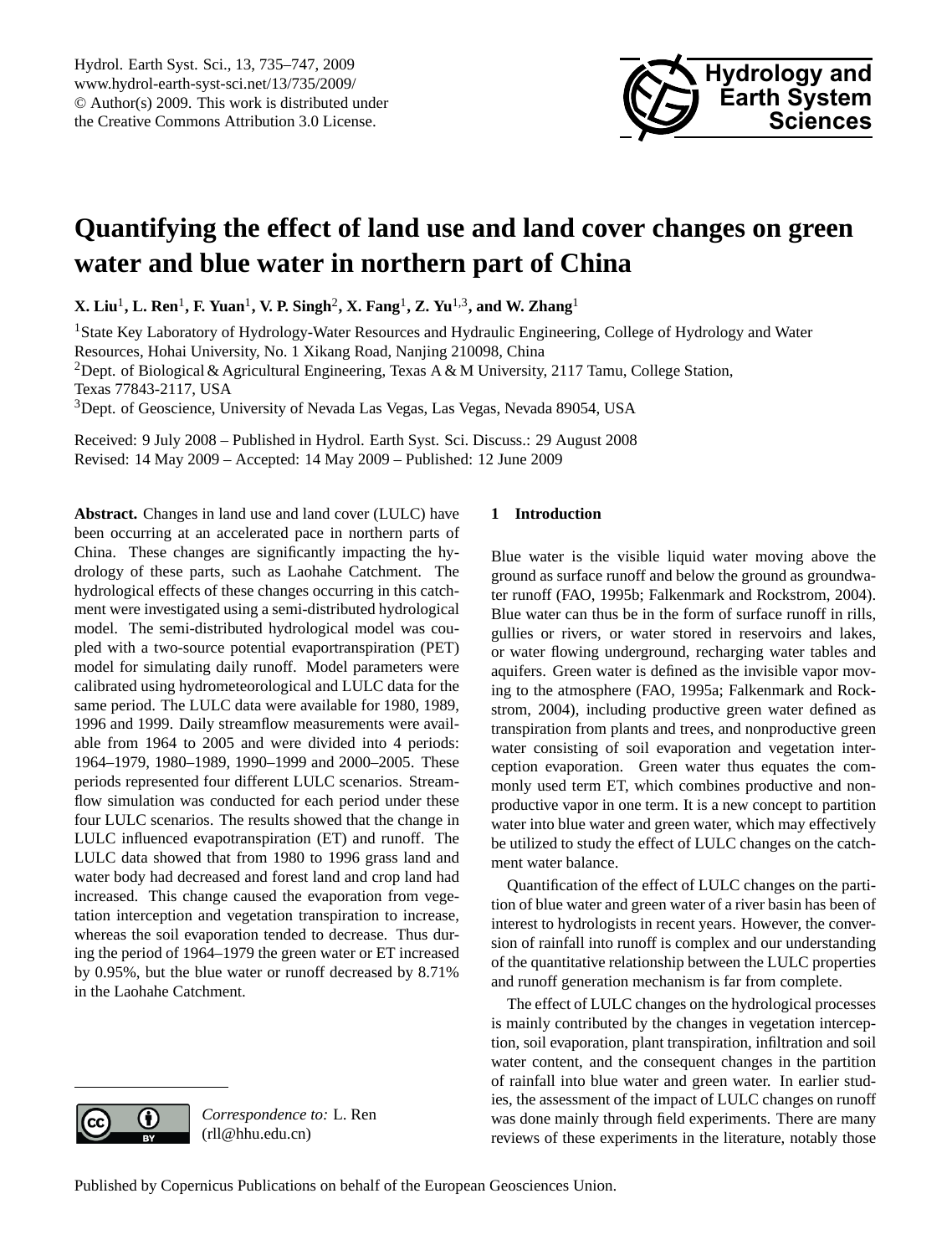

**Fig. 1.** The location of Laohahe Catchment.

of Hibbert (1967); Hollis (1975); Bosch and Hewlett (1982); and Zhang et al. (1999). These studies, which generally indicate that deforestation causes an increase in the mean annual discharge, have concentrated on the impacts of forest management on water yield (Siriwardena et al., 2006).While field experiments can conclusively demonstrate the consequences of LULC changes, modeling studies often provide more insight into the flow mechanisms and processes. Based on precise input data and accurate model structure, hydrological models have the capability of addressing the impact of LULC changes on various hydrological processes.

Nowadays, hydrological models are being used to address the impact of LULC changes. Lorup et al. (1998) calibrated lumped models for a reference period when there is a little change in LULC and applied it to a subsequent period in which changes in LULC have taken place. They carried out a trend analysis of the bias between modeled and observed runoffs to investigate the changes in catchment runoff that might arise due to the LULC changes. Wilk et al. (2001) calibrated a daily rainfall-runoff model for the pre-clearing period and then used it to predict the catchment yield after clearing. They were unable to detect any hydrological change that could be attributed to the reduction in forest cover. They attributed this to the fact that the LULC changes were not uniform across the catchment and there were a significant number of trees remaining on agricultural land and secondary re-growth on agricultural plots. Chen et al. (2004) applied a distributed hydrological model SWAT to simulate the rainfall-runoff relationship of the Suomo basin under different LULCs in order to evaluate the impact of LULC changes on runoff, ET and peak stream flow. They found that if LULC changed from a non-vegetation-cover to a full-forest-cover scenario, the runoff depth (blue water) decreased and evaporation (green water) increased. With the same recurrent flood flow, the peak stream flow value under the full-forest-cover scenario was 31.2% less than that under the non-vegetation-cover scenario.

The objective of this study was to investigate the effect of

LULC changes on the hydrological processes in the Laohahe Catchment in northern China by using a semi-distributed hydrological model coupled with a two-source PET model. Using the direct evaporation from the intercepted water, potential canopy transpiration and potential soil evaporation as the input to the semi-distributed hydrological model, the effect of LULC changes on the ET process was quantified. Four LULC scenarios derived from satellite images were used to represent the vegetative cover over the catchment during four periods: 1964–1979, 1980–1989, 1990–1999 and 2000– 2005, respectively. Model parameters were calibrated using hydrometeorological and LULC data corresponding to the same periods. The effect of LULC changes was then investigated by applying the calibrated hydrological model to three other LULC scenarios.

#### **2 Study area and data preparation**

## **2.1 Description of the study area**

The Laohahe Catchment is located in the semi-arid region of northern China and has a drainage area of 7.720 km<sup>2</sup>, with the Taipingzhuang hydrological station  $(42°12'N, 119°15'E)$ at the catchment outlet (Fig. 1). The river across the basin is the upstream tributary of the Laohahe River. Elevation within the catchment ranges from 444 m to 1836 m above mean sea level, with elevation declining from southwest toward northeast. There are 19 rain gauges, 4 meteorological stations and 1 hydrological station (Taipingzhuang) in this basin and the recorded data are available from 1964 to 2005. Annual average maximum (minimum) temperature is 14◦C (2◦C) ranging from −4 ◦C (−16◦C) in January to 29◦C (18◦C) in July. The average annual precipitation is approximately 451 mm, and the spatial and temporal distribution of precipitation is uneven. About 88% of the annual precipitation occurs from May through September.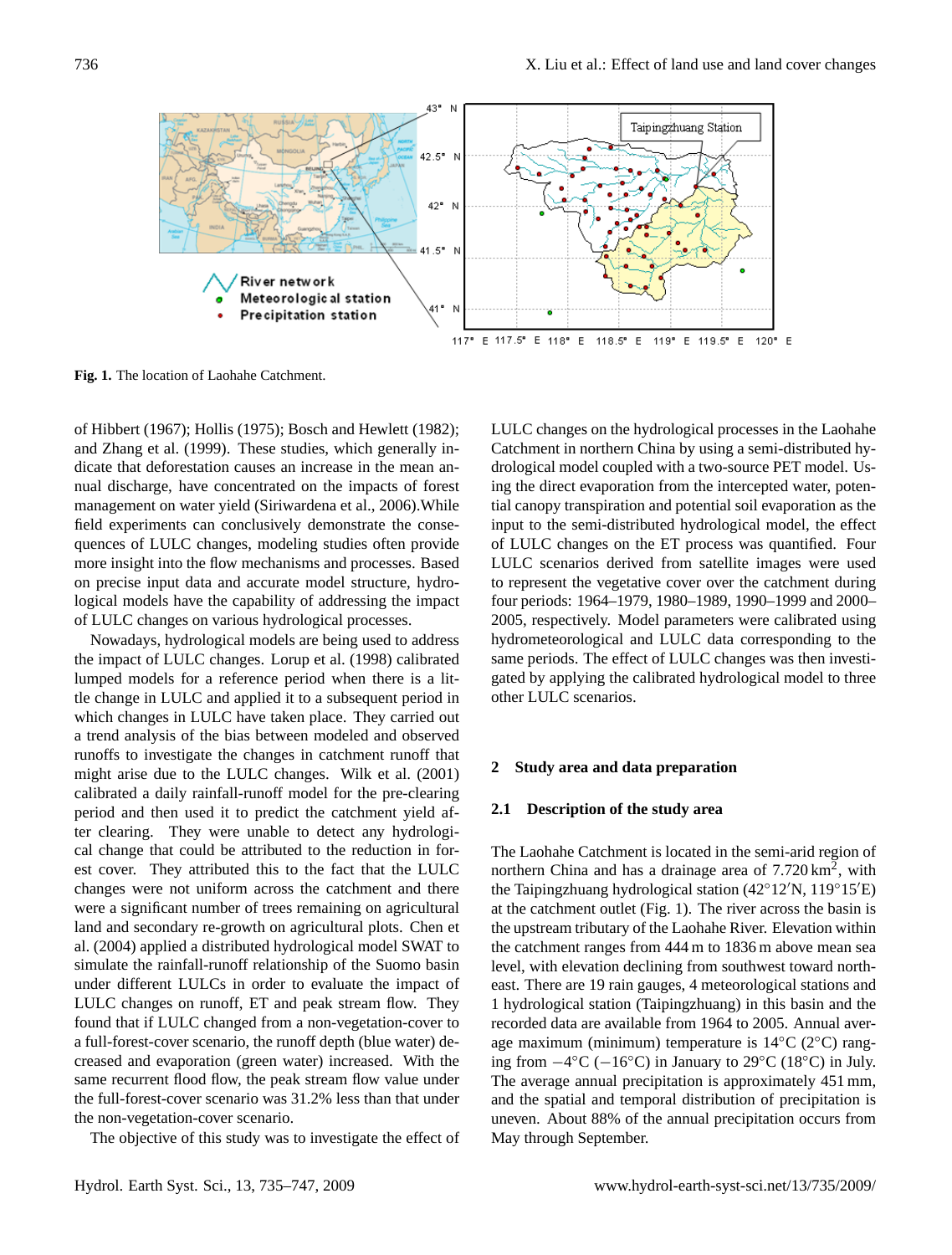# X. Liu et al.: Effect of land use and land cover changes 737

Agriculture and stock raising are the main productive activities within the Laohahe Catchment, thus grassland and cropland are the dominant types of land use. The main driving forces of LULC changes were population growth in the region and local/national development policy, in order to meet the food requirement. For example, due to the underdeveloped economy and lack of food in 1960's, the government of China encouraged the people to develop agriculture and enlarge the area of cropland to solve the starvation problem. In the 1990's, the people found the reclamation could cause many environmental problems, such as soil erosion, inundation, and environmental pollution. Thus the government revised its policies to protect the forest land and encouraged the farmers to transfer the cropland into forestland or grassland. Since 1949, there have been four periods of large-scale reclamations in the catchment. However the conversion of cropland to forestland or grassland was also progressing at the same time.

# **2.2 Data preparation**

# **2.2.1 Topography**

The digital elevation model (DEM) data (Fig. 2) within  $40.9° \sim 42.9°$  N and  $117.2° \sim 120°$  E at the spatial resolution of 30 s by 30 s were obtained from the Global Land Onekilometer Base Elevation database (Yuan, 2006). The digital elevation drainage network model (Martz and Garbrecht, 1992) was used to generate the river network and catchment boundary automatically.

# **2.2.2 LULC data**

Four scenarios of LULC maps (Fig. 3) at the spatial scale of DEM were derived from satellite images and were available to represent the vegetative cover over the catchment during the period of 1964–2005. These LULC maps were interpreted from Landsat MSS, TM and ETM+ images with a variety of reference data.

According to the reference data, reliable samples of each class were selected cautiously, whose separability was computed. All the Jeffries-Matusita and Transformed Divergence data measuring the separability were above 1.98, which means the samples had reliable separability (Richards, 1999). Specific spectral characteristics of samples were analyzed, respectively, especially at red, near-infrared and shortwave infrared bands. Concretely, water body showed very low reflectivity at the shortwave infrared band, while urban and built-up land showed high reflectivity at the shortwave infrared band. And vegetation showed high reflectivity at near infrared but low reflectivity at the red band. Furthermore, different threshold values of near-infrared reflectivity and simple ratio (Person and Miller, 1972) were explored to classify vegetation into 3 types: forest, grass and crop. The decision tree classification method was used here based on the above



**Fig. 2.** Digital elevation map of the studied area.



**Fig. 3.** Four LULC maps in Laohahe Catchment.

analyzed spectral characteristics and the spatial patterns of land cover classes. Post-classification refinements were applied to reduce classification errors caused by the similarities in spectral responses of certain classes. All the user's and producer's accuracies of the classification were respectively above 87.7% and 86.9%, and the overall accuracies were above 90.6%, and Kappa statistic were above 90.9%.

# **2.2.3 NDVI data**

The NOAA-AVHRR NDVI dataset is available monthly for the globe at a spatial resolution of 8 km, during the period from July 1981 to September 2001, except for the datamissing period from September to December of 1994. The NDVI data within the studied area were clipped according to the basin boundary and transferred into the resolution of 30 s.

# **2.2.4 Meteorological data**

The required meteorological data include daily mean, maximum and minimum air temperatures, air vapor pressure, wind velocity, daylight duration and precipitation. In this study, daily precipitation data were measured at 19 raingauged stations covering the whole studied area, and the other meteorological data were observed at 4 meteorological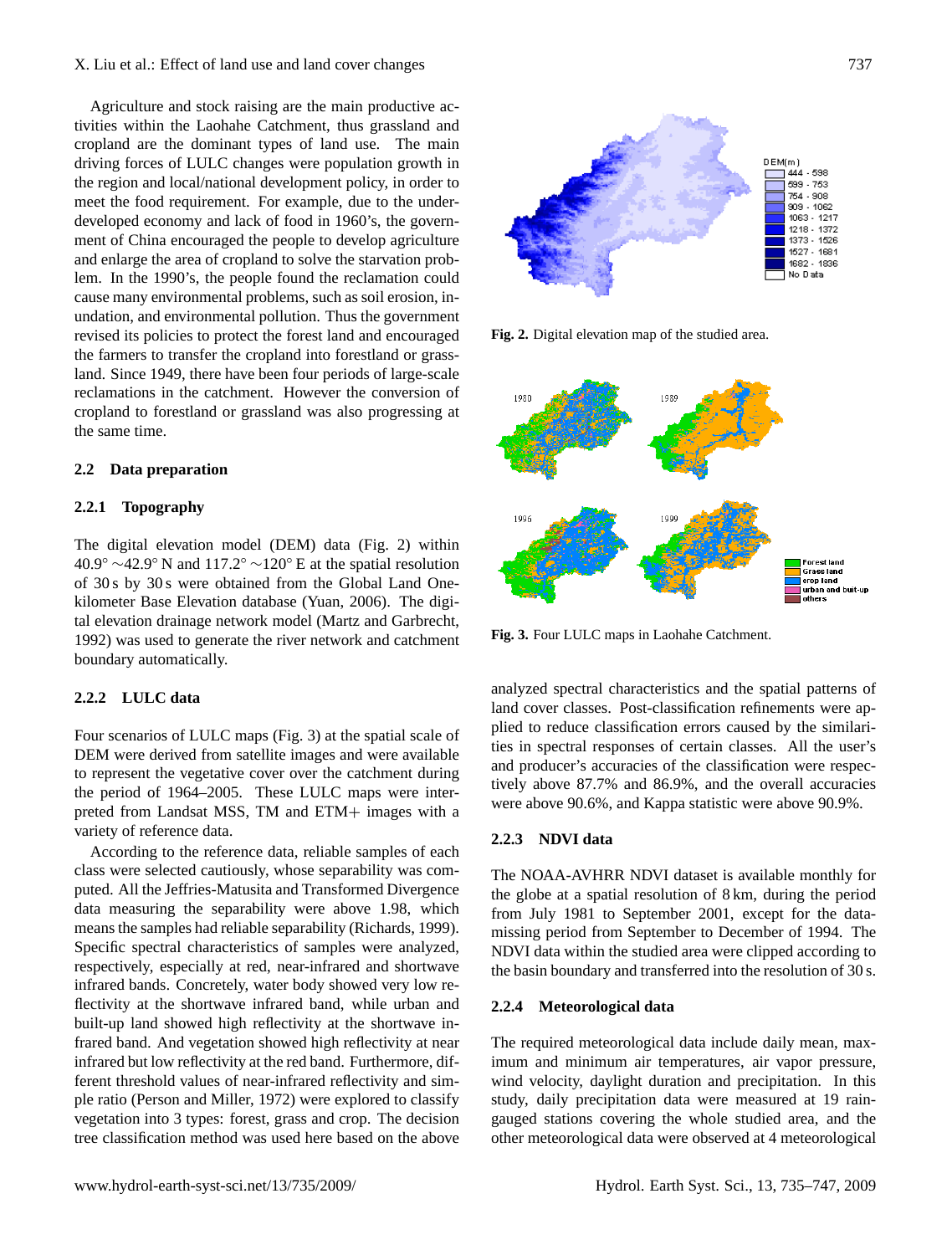stations around the catchment. All meteorological data were interpolated over the whole study area using the inverse distance square method (Ashraf et al., 1997). Based on DEM, such meteorological variables as air temperature, air vapor pressure and wind velocity were topographically corrected with the empirical relationships during interpolation:

<span id="page-3-4"></span>
$$
T_a = -0.586 Z_{100} + T_{\text{obs}} \tag{1}
$$

<span id="page-3-3"></span>
$$
e_a = e_{\text{obs}} \exp(-0.0507 Z_{100}) \tag{2}
$$

<span id="page-3-2"></span>
$$
u_a = u_{obs} \{3.6 - 2.6 \exp(-0.0569 \, Z_{100})\}\tag{3}
$$

Where  $T_a$ ,  $e_a$ ,  $u_a$  are the air temperature (°C), air vapor pressure (kPa) and wind speed (m s<sup>-1</sup>) in a grid cell, respectively;  $Z_{100}$  is the altitude difference between the grid cell and meteorological station in 100 m; and the quantities  $T_{\text{obs}}$ ,  $e_{\text{obs}}$ ,  $u_{\text{obs}}$  are the air temperature (°C), air vapor pressure (kPa) and wind speed  $(m s^{-1})$  records at the meteorological station, respectively.

## **3 Model description**

## **3.1 Two-source PET model**

ET is a process of water vapor transfer from the soilvegetation system to the atmosphere, including interception evaporation, soil evaporation, and plant transpiration. PET is generally considered to be the amount of water which would be lost to the atmosphere from a land surface where water is enough to satisfy the atmospheric evaporation demand.

Mo et al. (2004) developed a two-source ET model based on the Penman-Monteith equation for actual evapotranspiration (AET):

$$
E_c = \frac{\Delta R_{nc} + \frac{\rho C_p D_0}{r_{ac}}}{\lambda [\Delta + \gamma (1 + \frac{r_c}{r_{ac}})]} (1 - W_{fr})
$$
\n(4)

<span id="page-3-1"></span>
$$
E_s = \frac{\Delta (R_{ns} - G) + \frac{\rho C_p D_0}{r_{as}}}{\lambda [\Delta + \gamma (1 + \frac{r_s}{r_{as}})]}
$$
(5)

<span id="page-3-0"></span>
$$
E_i = \frac{\Delta R_{nc} + \frac{\rho C_p D_0}{r_{ac}}}{\lambda (\Delta + \gamma)} W_{fr}
$$
(6)

where  $E_c$ ,  $E_s$  and  $E_i$  are the canopy transpiration, soil evaporation, and evaporation from the intercepted water, respectively;  $R_{nc}$  and  $R_{ns}$  are the net radiation absorbed by canopy and soil (W m<sup>-2</sup>), respectively; G is the soil heat flux (W m<sup>-2</sup>);  $\lambda$  is the latent heat of vaporization (MJ kg<sup>-1</sup>);  $\rho$  is the air density (kg m<sup>-3</sup>);  $C_p$  is the air specific heat at constant pressure (KJ kg<sup>-1</sup>°C<sup>-1</sup>);  $\gamma$  is the psychrometric constant (kPa $^{\circ}$ C<sup>-1</sup>);  $\Delta$  is the first-order derivative of saturation vapor pressure with temperature (kPa  $^{\circ}C^{-1}$ );  $W_{fr}$  is the wetted fraction of the canopy;  $r_c$ ,  $r_s$ ,  $r_{ac}$  and  $r_{as}$  are the bulk stomatal resistance of canopy, soil surface resistance, bulk



**Fig. 4.** Basic concept of HYB

boundary-layer resistance of the canopy, and aerodynamic resistance between the soil surface and canopy air space, respectively (s  $m^{-1}$ ); and  $D_0$  is water vapor deficit at the source height (kPa).

For calculating the PET consisting of potential canopy transpiration, potential soil evaporation and direct evaporation from the intercepted water, Yuan (2006) improved the two-source ET model:

$$
E_{pc} = \frac{\Delta R_{nc} + \frac{\rho C_p D_0}{r_{ac}}}{\lambda [\Delta + \gamma (1 + \frac{r_{cp}}{r_{ac}})]} (1 - W_{fr})
$$
\n<sup>(7)</sup>

$$
E_{ps} = \frac{\Delta (R_{ns} - G) + \frac{\rho C_p D_0}{r_{as}}}{\lambda [\Delta + \gamma (1 + \frac{r_{sp}}{r_{as}})]}
$$
(8)

where  $E_{pc}$  is the potential canopy transpiration,  $E_{ps}$  is the potential soil evaporation,  $r_{cp}$  is the bulk stomatal resistance of canopy while the soil moisture at field capacity  $(s m^{-1})$ , and  $r_{sp}$  is the soil surface resistance while the soil moisture at field capacity(s m<sup>-1</sup>). In this study,  $r_{sp}$ =300 s m<sup>-1</sup>.

The method of calculating evaporation from the intercepted water is the same as Eq. [\(6\)](#page-3-0). The detailed parameterization schemes of radiation balance, land surface resistance and interception in the two-source PET model can be referred to the paper by Yuan et al. (2008).

The evaporation from water surface estimated by substituting the aerodynamic resistance of Penman wind speed function and  $r_s$ =0 into P-M equation (Shuttleworth, 1993) was also considered in this study:

$$
ET = \frac{\Delta}{\Delta + \gamma} 0.408(R_n - G) + \frac{\gamma}{\Delta + \gamma} 2.624(1 + 0.536 u_2)(e_s - e_a) \quad (9)
$$

where  $e_s$  and  $e_a$  are the saturation and actual vapor pressures (kPa), respectively; and  $u_2$  is the wind speed (m s<sup>-1</sup>) at 2 m height.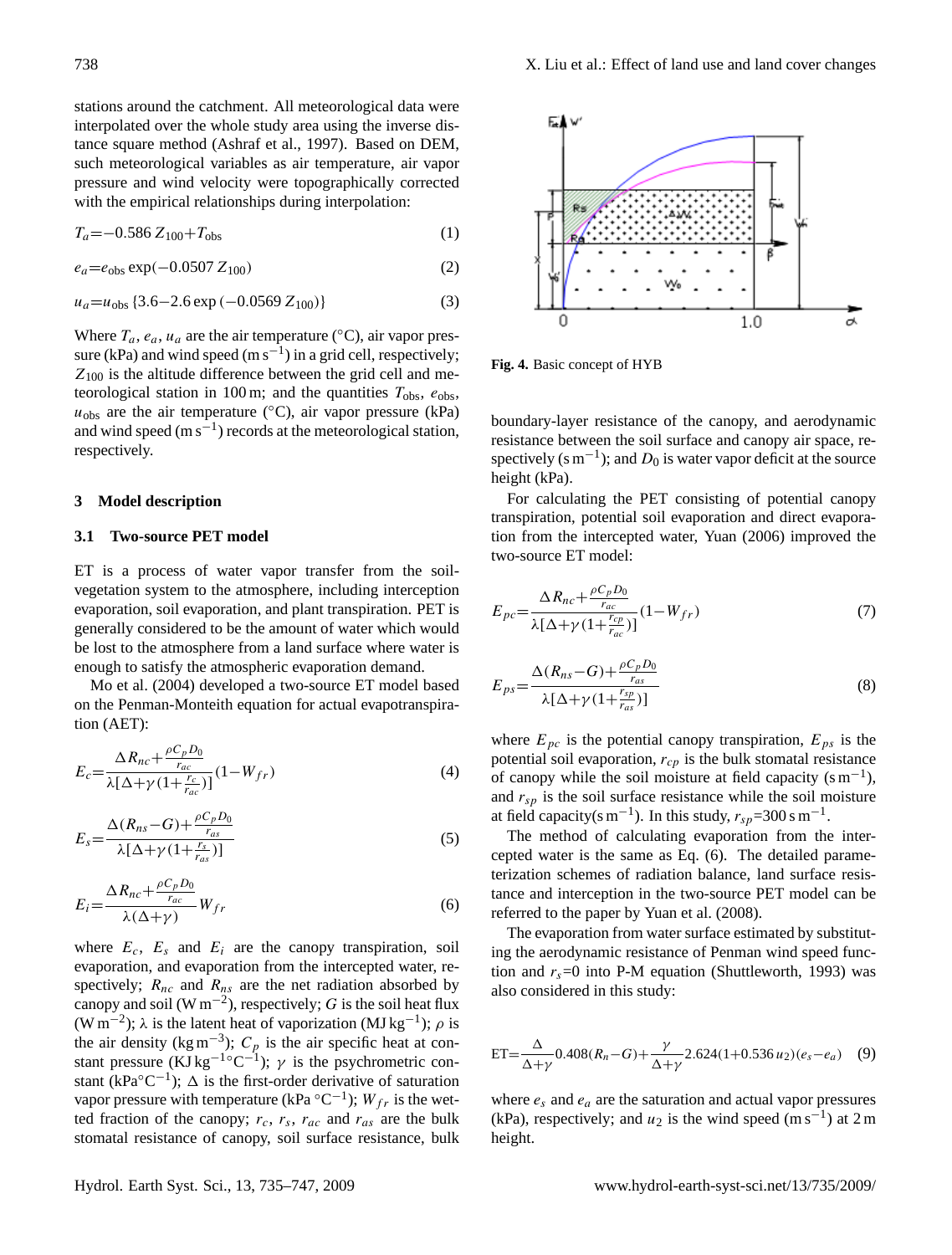



**Fig. 5.** Two examples explaining the concept of HYB.

#### **3.2 Hydrological model**

## **3.2.1 Basic concept of hybrid runoff model**

PET was used to drive a semi-distributed hydrological model based on a grid of 30 s. The ET component was represented by a model of three soil layers (Zhao, 1992). Runoff generation was based on a hybrid runoff model (Hu, 1993; Hu, et al., 2005), denoted by HYB, and runoff routing was carried out using the Muskingum-Cunge method.

Numerous field studies show that runoff within a basin is mainly generated by two mechanisms: infiltration excess (Horton) runoff and saturation excess (Dunne) runoff. The hybrid runoff model combines the two runoff mechanisms by means of the combination of spatial distribution curve of soil tension water storage capacity and that of infiltration capacity. This is the way by which daily runoff simulation was conducted in the Laohahe Catchment.

The basic concept of the hybrid runoff model can be expressed as shown in Fig. 4. The blue curve represents the distribution curve of soil tension water storage capacity regarding the alpha axis as the abscissa. For a catchment, the distribution curve of soil tension water storage capacity is unique. The pink curve represents the distribution curve of soil infiltration capacity regarding the beta axis as the abscissa. The distribution curve of soil infiltration capacity is not unique, which is related to the soil moisture content. So the two curves meet in different fields or do not meet for different values of soil moisture content and precipitation.

The basin is spatially divided by the distribution curve of soil tension water storage capacity into two parts,  $\alpha$  and  $(1-\alpha)$ . The rainfall over the sub-area,  $\alpha$ , all becomes runoff, including surface runoff and groundwater runoff. Over the other sub-area,  $(1-\alpha)$ , runoff cannot be produced until the soil tension water storage equals field capacity. In the process of soil moisture content up to its field capacity, surface runoff may be possibly generated when rainfall intensity exceeds infiltration rate over a partial area where soil moisture

does not reach its field capacity. That partial area is shown as the shaded area in Fig. 5a. The distribution curve of the tension water storage capacity can be written as follows:

$$
\alpha = 1 - (1 - \frac{W'}{W'_m})^B \tag{10}
$$

where abscissa variable  $\alpha$  denotes the proportional fraction of the pervious area in the whole basin, in which tension water storage capacity is equal to or less than the ordinate value,  $W'$ .  $W'_m$  is the maximum value of tension water capacity (mm) at a point within the studied basin. Parameter  $B$  is the exponential of the parabolic curve. Following Zhao (1980), the areal mean tension water capacity  $W_m$  can be expressed as:

$$
W_m = \frac{W'_m}{1+B} \tag{11}
$$

The basin is spatially segmented by the distribution curve of soil infiltration capacity into two parts,  $\beta$  and  $(1-\beta)$ . Surface runoff is produced over the partial area,  $\beta$ , when rainfall intensity exceeds infiltration rate; runoff cannot be generated over the other area,  $(1-\beta)$ , for the rainfall intensity is less than the infiltration rate. However, in spite of weak rain intensity, runoff would probably be generated over the partial area of  $(1-\beta)$ , where soil moisture content has reached its field capacity. That partial area is represented as the shaded area in Fig. 5b. The Horton infiltration curve was adopted for the computation of infiltration rate at any point within the basin, which can be expressed as:

$$
f_t = f_c + (f_0 - f_c)e^{-kt}
$$
\n(12)

where  $f_t$  is the point value of infiltration rate (mm/h) at time t;  $f_0$  is the maximum infiltration rate (mm/h); and  $f_c$  the static infiltration constant (mm/h) at a surface point; and  $k$ is decay coefficient with time. The spatial distribution curve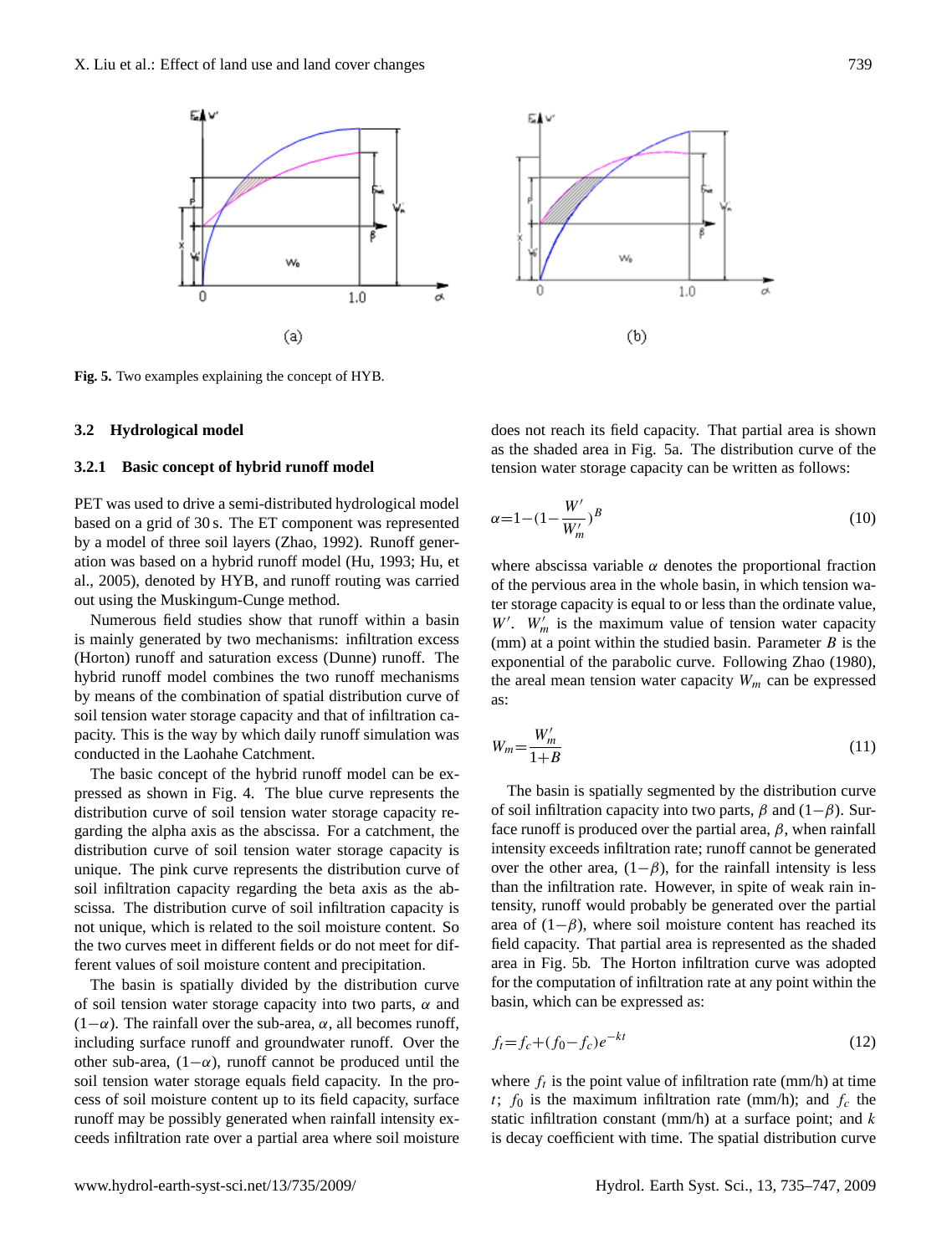of infiltration quantity during the time step of  $\Delta t$  can be expressed as:

$$
\beta = 1 - (1 - \frac{F'_{\Delta t}}{F'_{m\Delta t}})^{BX} \tag{13}
$$

where variable  $\beta$  is the fraction of an area for which infiltration quantity is equal to or less than  $F'_{\Delta t}$ ;  $F'_{\Delta t}$  and  $F'_{m\Delta t}$  are the point values of infiltration quantity (mm) and the maximum infiltration quantity (mm) in the duration of  $\Delta t$ , respectively; and *BX* is the shape parameter. The average spatial infiltration quantity,  $F_{m\Delta t}$ , similar to the case of tension water capacity, can be computed as:

$$
F_{m\Delta t} = \frac{F'_{m\Delta t}}{1 + BX} \tag{14}
$$

# **3.2.2 Runoff generation calculation of HYB**

It is supposed that  $P$  is precipitation (subtracting evaporation at the same time) during the time interval of  $\Delta t$ ;  $W_0$  is the initial soil tension water storage in millimeter. Then runoff can be computed according to the relationship amongst  $P$ ,  $W'_{m}$ ,  $W'_{0} + F'_{m\Delta t}$ , and the intersection point of the two distribution curves introduced above. The flow chart of runoff computation in HYB is shown in Fig. 6.

- 1. There is a point of intersection between the two distribution curves if  $W'_{0} + F'_{m\Delta t} \leq W'_{m}$ . It is assumed that x represents the ordinate of that point of intersection. Runoff computation could be made in the following three cases.
- a) When  $(P+W_0') \le x$ ,

$$
R_s = P - F_{m\Delta t} [1 - (1 - \frac{P}{F'_{m\Delta t}})^{BX+1}]
$$
 (15a)

$$
R_{g} = F_{m\Delta t} [1 - (1 - \frac{P}{F'_{m\Delta t}})^{BX+1}] - (W_{m} - W_{0})
$$
  
+ 
$$
W_{m} (1 - \frac{W'_{0} + P}{W'_{m}})^{B+1}
$$
 (16a)

b) When 
$$
x < P + W_0' \le W_0' + F'_{m\Delta t}
$$
,  
\n
$$
R_s = P - F_{m\Delta t} [1 - (1 - \frac{P}{F'_{m\Delta t}})^{BX+1}]
$$
\n(15b)

$$
R_{g} = F_{m\Delta t} [1 - (1 - \frac{x - W_0'}{F_{m\Delta t}'})^{BX+1}] - (W_m - W_0)
$$
  
+  $W_m (1 - \frac{x}{W_m'})^{B+1}$  (16b)

c) When  $P+W_0' > W_0' + F'_{m\Delta t}$ ,

$$
R_s = P - F_{m\Delta t} \tag{15c}
$$

$$
R_{g} = F_{m\Delta t} [1 - (1 - \frac{x - W_0'}{F_{m\Delta t}'})^{BX+1}] - (W_m - W_0)
$$
  
+  $W_m (1 - \frac{x}{W_m'})^{B+1}$  (16c)

2. There is no intersection point between the two distribution curves when  $W'_0 + F'_{m\Delta t} > W'$ **Runoff** computation may be made in the following three other cases.

d) When 
$$
P + W'_0 \le W'_m
$$
,  
\n
$$
R_s = P - F_{m\Delta t} [1 - (1 - \frac{P}{F'_{m\Delta t}})^{BX+1}]
$$
\n(15d)

$$
R_{g} = F_{m\Delta t} [1 - (1 - \frac{P}{F'_{m\Delta t}})^{BX+1}] - (W_m - W_0)
$$
  
+ 
$$
W_m (1 - \frac{W'_0 + P}{W'_m})^{B+1}
$$
 (16d)

e) When 
$$
W'_m < P + W'_0 \le W'_0 + F'_{m\Delta t}
$$
,

$$
R_s = P - F_{m\Delta t} [1 - (1 - \frac{P}{F'_{m\Delta t}})^{BX+1}]
$$
 (15e)

$$
R_g = F_{m\Delta t} [1 - (1 - \frac{P}{F'_{m\Delta t}})^{BX+1}] - (W_m - W_0)
$$
 (16e)

f) When 
$$
P+W_0' > W'_0 + F'_{m\Delta t}
$$
,

$$
R_s = P - F_{m\Delta t} \tag{15f}
$$

$$
R_g = F_{m\Delta t} - (W_m - W_0) \tag{16f}
$$

Where  $R_s$  is the surface runoff,  $R_g$  is the ground water runoff.

The benefits of using this semi-distributed hydrological model can be summarized as follows: 1) The input data are easily prepared. The needed hydrometeorological data are obtained from rain gauging stations, hydrological stations and meteorological stations within and around the studied catchment, and the required remote sensing data, NDVI, DEM can be freely downloaded from the internet. 2) The PET calculated by the two-source PET model replaced the pan evaporation data as the input data, which can reveal the influence of vegetation types on PET. 3) Both infiltration excess runoff mechanism and saturation excess runoff mechanism are taken into account through the hybrid runoff model, which is useful to describe the runoff generation more reasonably in the semi-arid region. In the former study, the hybrid runoff model has been successfully applied in this studied catchment, which had better performance of runoff simulation. Thus this semi-distributed hydrological model can be used to address the effect of LULC changes on the componets of hydrological cycle.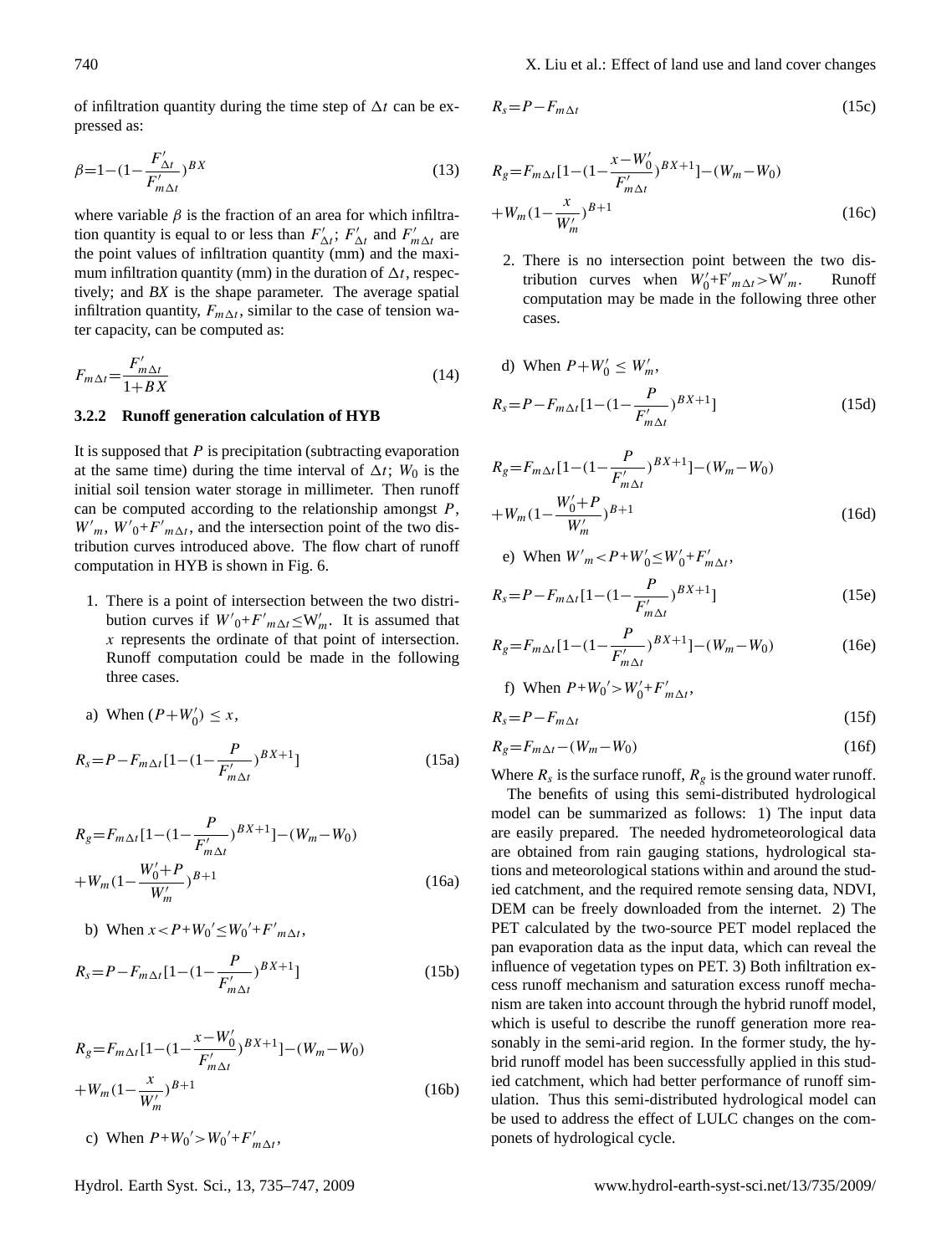

**Fig. 6.** Flow chart of runoff computation in HYB.

# **4 Model calibration and validation**

The results of model calibration during the 4 periods using the corresponding hydrometeorological data and LULC data are shown in Table 1. Since the hybrid runoff model is a conceptual hydrological model, 11 parameters used in the model had to be optimized through model calibration against observed hydrological responses in the catchment. WUM, WLM and WDM are tension water capacities of upper, lower and deeper layer, respectively. The sum of WUM, WLM and WDM is the areal mean tension water storage capacity, affected by climate and depth of the soil.  $b$ , the exponential value of the tension water storage capacity curve, represents the heterogeneity of the spatial distribution of soil tension water storage capacity. The larger value of b means the more remarkable heterogeneity of the spatial distribution of soil tension water storage capacity.  $f_0$ ,  $f_c$  and k are the parameters of Horton infiltration equation  $f_t=f_c+(f_0-f_c)$  exp  $(-kt)$ . Where  $f_0$  is the maximum infiltration rate,  $f_c$  is the static infiltration rate, and k is decay coefficient with time.  $f_0$  is affected by the soil texture and LULC, which is a sensitive parameter. *BX*, the exponential of infiltration capacity curve, represents the heterogeneity of the spatial distribution of soil infiltration capacity. The larger *BX* means the more heterogeneous the spatial distribution of soil infiltration capacity is. *kg* is the recession constant of groundwater storage, which is affected by geological condition in the catchment. *Ke* and *Xe* are parameters of the Muskingum-Cunge method. *Ke* is the ratio of storage to discharge within the stream segment with the time dimension of 24 h under the daily simulation. *Xe* is the proportional coefficient of discharge at upstream/downstream, ranging from 0 to 0.5. The performance of the model is measured on a daily time step using the Nash-Sutcliffe efficiency (DC, Eq. [17\)](#page-6-0) and relative error (Bias, Eq. [18\)](#page-6-1).

**Table 1.** Calibrated parameter values for the daily runoff simulation.

|              | 1964-1979 | 1980-1989 | 1990-1999 | 2000-2005 |
|--------------|-----------|-----------|-----------|-----------|
| WUM (mm)     | 20        | 20        | 20        | 20        |
| $WLM$ (mm)   | 80        | 80        | 80        | 80        |
| $WDM$ (mm)   | 40        | 40        | 40        | 40        |
| B            | 0.22      | 0.17      | 0.25      | 0.16      |
| RX           | 0.25      | 0.32      | 0.2       | 0.15      |
| $f_0$ (mm/h) | 21        | 20        | 23        | 30        |
| $f_c$ (mm/h) | 3         | 3         | 3         | 3         |
| k            | 0.2       | 0.39      | 0.18      | 0.1       |
| kg           | 0.88      | 0.94      | 0.94      | 0.92      |
| Ke(hr)       | 25        | 26        | 27        | 27        |
| $X_{\ell}$   | 0.26      | 0.33      | 0.15      | 0.16      |

<span id="page-6-0"></span>
$$
DC = 1 - \frac{\sum_{i=1}^{N} (Q_{\text{obs}_i} - Q_{\text{sim}_i})^2}{\sum_{i=1}^{N} (Q_{\text{obs}_i} - Q_{\text{obs}})^2}
$$
(17)

<span id="page-6-1"></span>
$$
\text{Bias} = \frac{\sum_{i=1}^{N} Q_{\text{sim}_i} - \sum_{i=1}^{N} Q_{\text{obs}_i}}{\sum_{i=1}^{N} Q_{\text{obs}_i}} \times 100\%
$$
(18)

where  $Q_{obs_i}$  is the observed streamflow  $(m^3/s)$  at time step  $i$ ,  $Q_{sim_i}$  is the simulated streamflow (m<sup>3</sup>/s) at time step i,  $\overline{Q_{\text{obs}}}$  is the mean of the observed values (m<sup>3</sup>/s), and N is the number of data points.

In Table 2, the best performance appears for the period of 1964–1979, while during the period of 2000–2003, the simulated discharge is much larger than the observed one. In the Laohahe Catchment, the effect of human activities on streamflow has intensified since 1980's. Ren et al. (2002) found that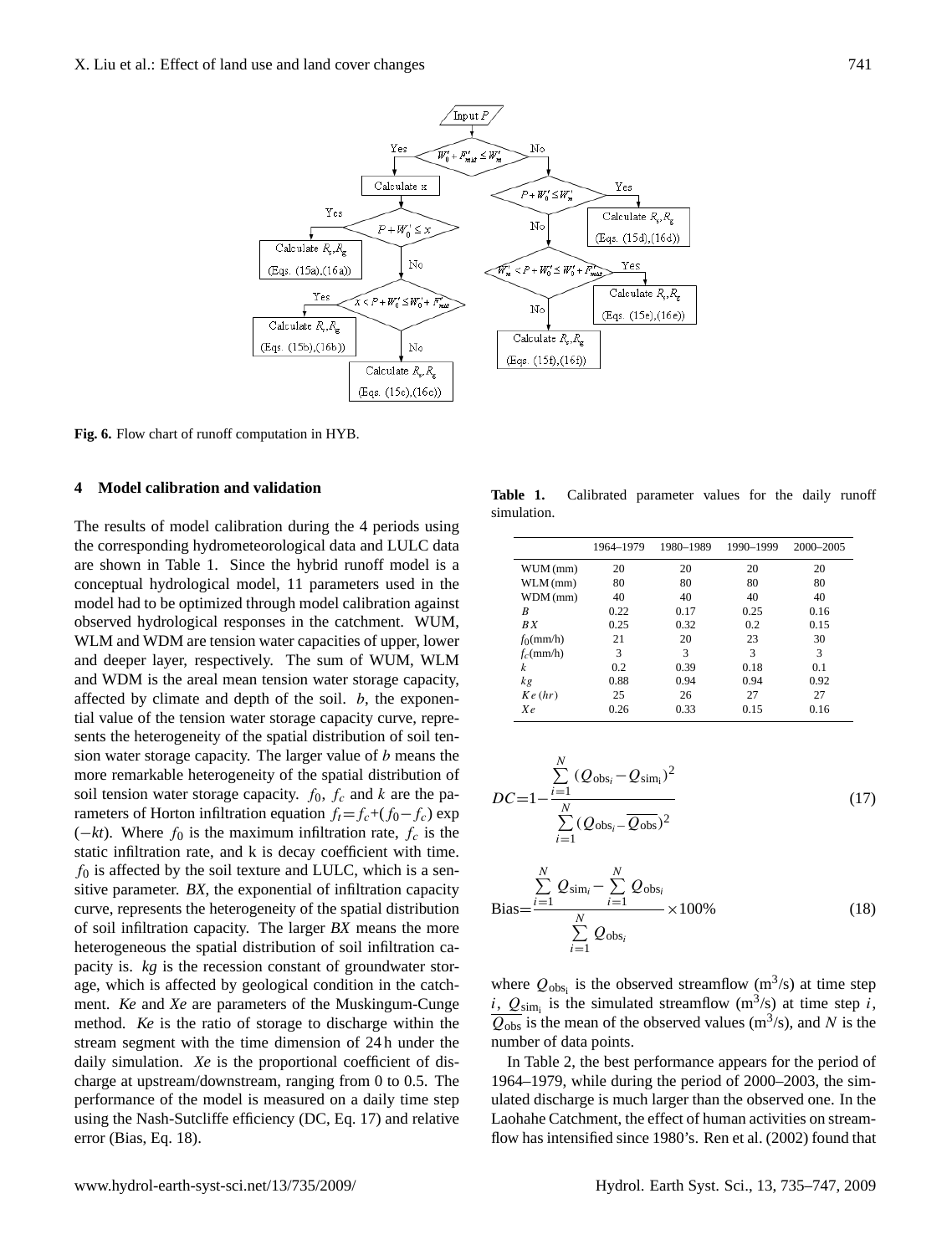|                       |               | 1964-1979    |               | 1980-1989    |               | 1990-1999    | 2000-2005    |              |
|-----------------------|---------------|--------------|---------------|--------------|---------------|--------------|--------------|--------------|
| Period                | 1964 to 1973  | 1974 to 1979 | 1980 to 1985  | 1986 to 1989 | 1990 to 1995  | 1996 to 1999 | 2000 to 2003 | 2004 to 2005 |
|                       | (calibration) | (validation) | (calibration) | validation)  | (calibration) | (validation) | calibration) | (validation) |
| $Q_{\rm obs}$ (mm)    | 408.11        | 311.26       | 86.03         | 105.72       | 314.84        | 131.38       | 26.51        | 32.19        |
| $Q_{\text{sim}}$ (mm) | 399.69        | 321.98       | 73.95         | 117.06       | 340.09        | 121.27       | 55.53        | 31.98        |
| Bias $(\%)$           | $-2.06$       | 3.45         | $-14.04$      | 10.73        | 8.02          | $-7.69$      | 109.5        | $-0.64$      |
| $_{DC}$               | 0.685         | 0.739        | 0.587         | 0.639        | 0.29          | 0.637        | $-0.592$     | 0.867        |

**Table 2.** Model performance during different periods

\*  $Q_{obs}$  is the observed discharge;  $Q_{sim}$  is the simulated discharge.

the amount of streamflow in northern China has a decreasing tendency in terms of natural basins and administrative regions. The annual precipitation series has yearly fluctuation but no remarkable decreasing tendency during the period of 1964–2005 in the Laohahe Catchment, thus the water use by increasing abstraction from river channels and groundwater aquifers for rice cultivation may be the primary reason for the decrease of streamflow. Figure 7 shows the comparison of the observed and simulated streamflow in 1979.

The AET was also calculated using water balance equation and compared with that simulated by using the hybrid runoff model. Table 3 and Fig. 8 compare the AET calculated directly from precipitation minus runoff and the evaporation with the model simulation. It can be seen that the results of AET simulation are realistic and acceptable.

### **5 Results and discussion**

## **5.1 LULC changes since 1980**

For the application of the semi-distributed hydrological model, the original LULC data were upscaled to the resolution of 30 s and reclassified. These processes reduced the precision of LULC data at a certain extent.

The percentages of the main vegetation types from 4 LULC scenarios are shown in Table 4 which displays important changes in LULC during the period of interest. The main LULC types are forest land, grass land and crop land, which account for more than 95% of the total area. The variation of LULC in Laohahe Catchment is complex from 1980 to 1999, and it is difficult to discern a consistent trend of change. However, the forest land increased from 25.9% of the area in 1980 to 31.6% in 1996, up to the maximum percentage since 1980; the grass land decreased from 29.1% of the area in 1980 to 16.1% in 1996, down to the minimum percentage since 1980; Similarly, the crop land increased from 42.7% of the area in 1980 to 48% in 1996, up to the maximum percentage since 1980. Thus the effect of LULC changes on the green water and blue water can be more obviously detected by comparing the 1996 LULC scenario with other scenarios.



**Fig. 7.** Comparison of the observed and simulated daily streamflow at the Taipingzhuang station.



**Fig. 8.** Scatter plots and correlation coefficient of annual AET calculated directly from precipitation minus runoff and that simulated by using the hydrological model.

#### **5.2 Quantitative effect of LULC changes on green water**

Daily direct evaporation from the intercepted water  $(E_i)$ , potential canopy transpiration ( $E_{pc}$ ) and potential soil evaporation ( $E_{ps}$ ) for 4 periods were computed using the two-source PET model under 4 LULC scenarios. Table 5 presents the calculated mean annual values. In Table 5, the shaded portions show the results that were calculated from the corresponding LULC data and hydrometeorological data. PET is equal to the sum of direct evaporation from the intercepted water, potential canopy transpiration and potential soil evaporation. Incoming rainfall is partitioned into green water and blue water in the hydrological cycle. LULC characteristics can influence the rainfall partition.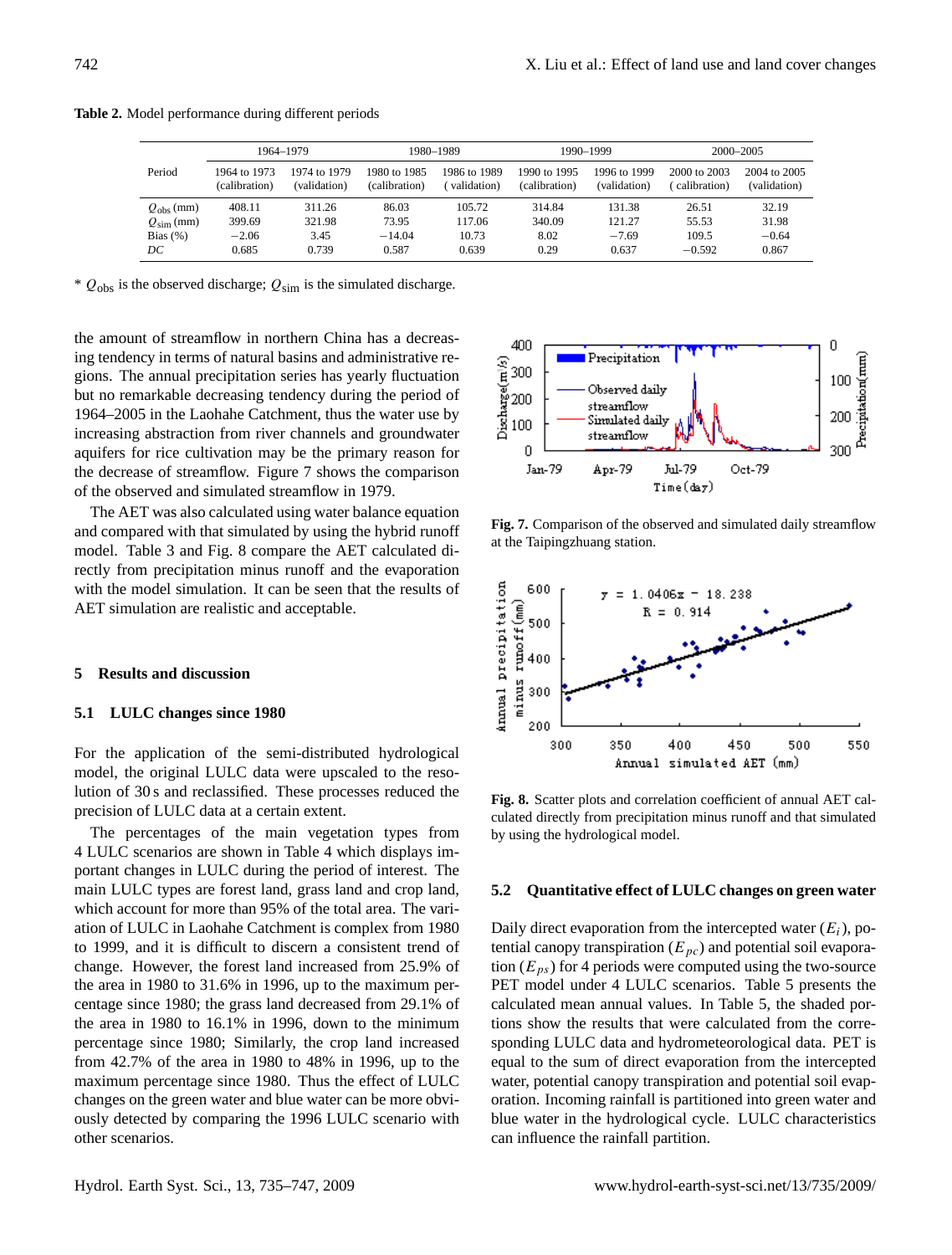| Period                                      | 1964–1979 | 1980–1989 | 1990–1999 | 2000–2005 |
|---------------------------------------------|-----------|-----------|-----------|-----------|
| Mean annual precipitation (mm)              | 459.7     | 408.3     | 497.5     | 423.2     |
| Mean annual observed runoff (mm)            | 44.96     | 19.17     | 44.61     | 9.78      |
| Mean annual precipitation minus runoff (mm) | 414.74    | 389.13    | 452.89    | 413.42    |
| Mean annual Ea by model simulation (mm)     | 423.2     | 392.9     | 449.4     | 399.6     |
| Relative error $(\%)$                       | 2.04      | 0.97      | $-0.77$   | $-3.34$   |

**Table 3.** Validation of simulated AET using the long-term water balance equation.

Comparing the shaded results for the period of 1964– 1979 and period 1990–1999, the mean annual PET for the latter period is larger than that for the former period by 12.2 mm. Comparing the results for the period of 1964–1979 and period of 1990–1999 both under the 1980 LULC scenario, the latter period mean annual PET is larger than the former one only by 0.9 mm, which would be due to the variation of meteorological condition. Comparing the results for the period of 1990–1999 under the 1980 and 1996 LULC scenarios respectively, the latter mean annual PET is larger than the former one by 11.3 mm. This difference is caused by LULC changes. According to above analysis, LULC changes may be the dominant factor of the PET change between the periods of 1964–1979 and 1990–1999. Comparing the results during the period of 1964–1979 under the 1980 and 1996 LULC scenarios, the latter mean annual interception evaporation is larger than the former one by 18.3 mm, and the latter mean annual potential canopy transpiration is larger than the former one by 69.3 mm, the latter mean annual potential soil evaporation is smaller than the former one by 73.7 mm and the latter mean annual AET is larger than the former one by 4 mm. From 1980 to 1996, the forest land increased from 25.9% to 31.6%, the grass land decreased from 29.1% to 16.1%, and the crop land increased from 42.7% to 48% (Table 4). Thus the change of grass land into forest land and crop land in the Laohahe Catchment caused the increment in mean annual interception evaporation and potential canopy transpiration, the reduction in mean annual potential soil evaporation, and the increment in mean annual PET and AET. Similar results were obtained for changing the present land use into the scenario for natural conditions with complete tree cover by Ott and Uhlenbrook, (2004). Similarly comparing the results over the period of 1990–1999 under the 1996 and 1999 LULC scenarios, one can conclude that the change of forest land and crop land into grass land in the Laohahe Catchment caused the reduction in mean annual interception evaporation and potential canopy transpiration, the increment in mean annual potential soil evaporation, but the reduction in mean annual PET and AET.

More than 90% of precipitation in the Laohahe Catchment was consumed by evaporation. It is well known that the dominating factors of AET are PET and available water (precipitation in a catchment). In the Laohahe Catchment precipitation is much smaller than the PET in yearly time scale.



**Fig. 9.** Spatial distribution of mean annual PET over the period of 1980–1989 under 4 LULC scenarios

That is to say that the AET is mainly limited by the precipitation, and the degree of change of AET attributed to LULC changes is slighter than that of PET in the Laohahe Catchment. On the contrary changes in interception evaporation, and soil evaporation and plant transpiration also reduced the change of the simulated AET under different LULC scenarios. For example, as LULC changed from 1980 to 1996, as a result of the grass land changing into forest land and crop land in the catchment, the interception evaporation during period of 1964–1979 increased by 18.3 mm , but the soil evaporation and plant transpiration decreased by 14.3 mm. Thus the AET during the period of 1964–1979 only increased by 4 mm, as LULC changed from 1980 to 1996.

Comparing Fig. 9 with Fig. 3, the distribution of mean annual PET is greatly influenced by the LULC data. The area with forest land can have a larger mean annual PET, and the area with the grass land can have a smaller mean annual PET over the Laohahe Catchment. Taking the 1989 LULC scenario as an example, the mean annual PET of forest land, grass land and crop land over the period of 1980–1989 was 813.0 mm, 723.0 mm and 751.5 mm, respectively. Comparing Fig. 10 with Fig. 11, the spatial distribution of mean annual AET was strongly controlled by the precipitation data. The differences among the 4 plots in Fig. 10 are caused by LULC changes. The effect of LULC changes on AET did occur in some parts.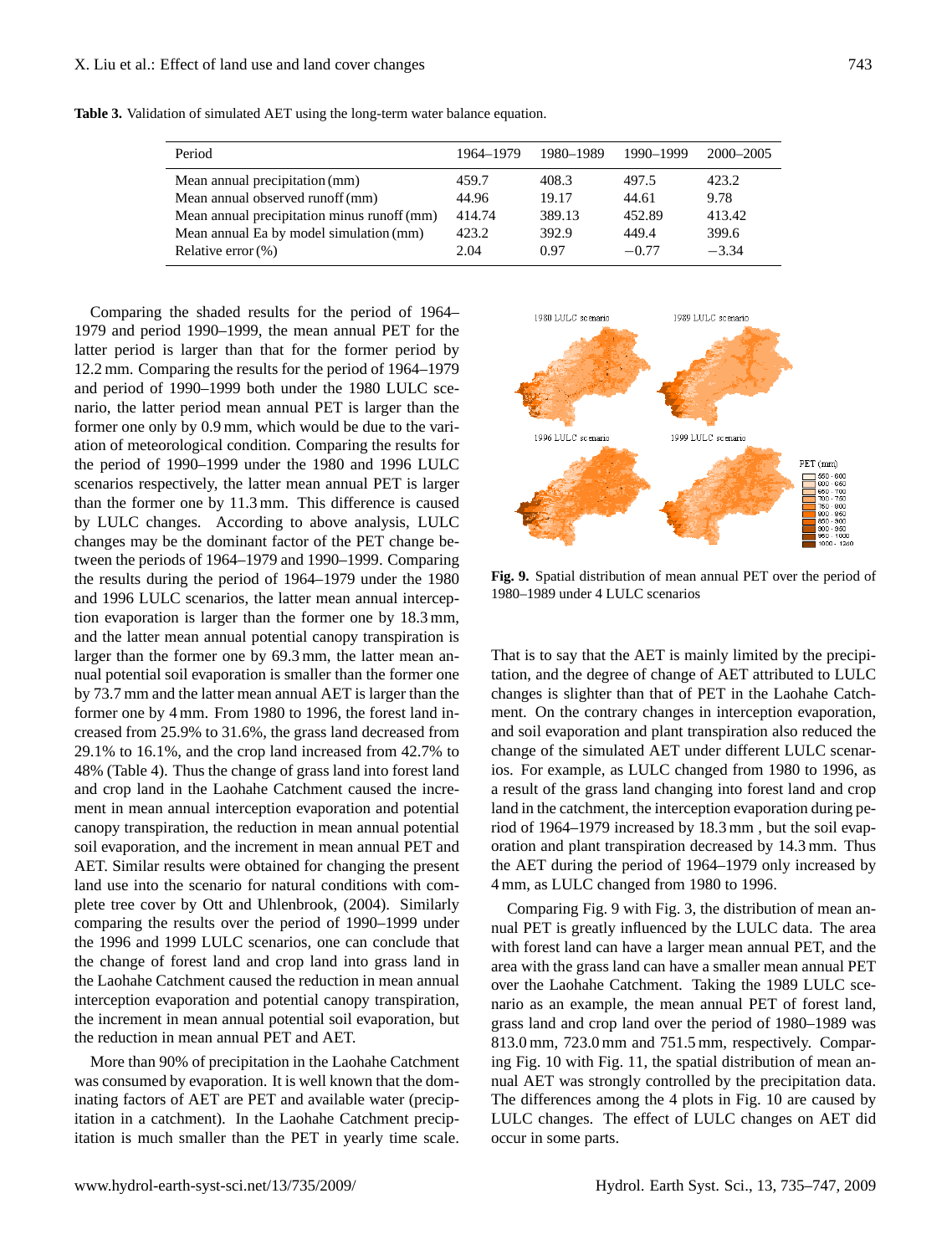

**Fig. 10.** Spatial distribution of mean annual AET over the period of 1980–1989 under different LULC scenarios.

**Table 4.** LULC changes in the Laohahe Catchment for the period of 1964–2005.

|                | Percentage $(\%)$ |      |      |                   |  |  |  |
|----------------|-------------------|------|------|-------------------|--|--|--|
| Classification | 1980              | 1989 | 1996 | 1999              |  |  |  |
| Forest land    | 25.9              | 16.9 | 31.6 | 10.5              |  |  |  |
| Grass land     | 29.1              | 66.8 | 16.1 | 46.5              |  |  |  |
| Crop land      | 42.7              | 16.1 | 48   | 42.9              |  |  |  |
| Urban          | 0.6               | 0.2  | 1.9  | 0.1               |  |  |  |
| Others         | 17                |      | 2.4  | $\mathbf{\Omega}$ |  |  |  |

## **5.3 Quantitative effect of LULC changes on blue water**

Due to the difference in the speed of flow movement, runoff components are divided into surface runoff (fast flow) and groundwater runoff (slow flow) in this semi-distributed hydrological model. Blue water defined as above is surface or groundwater runoff moving above and below the ground, respectively. Daily runoff for the period of 1964–2005 was simulated by the semi-distributed hydrological model under the 4 LULC scenarios. Table 6 presents the simulated mean annual surface runoff, groundwater runoff and total runoff during each period under those 4 LULC scenarios. The observed annual precipitation and runoff during the 4 periods are shown in Table 7.

The shaded portions in Table 6 are the results that were simulated through the corresponding LULC data and hydrometeorological data. The simulated surface runoff is only about 13% of the total runoff during the period of 1964– 2005. The effect of LULC changes on the blue water (runoff) is contrary to the green water (ET), because the sum of green water and blue water should be equal to the incoming rainfall in the hydrological cycle from an average viewpoint.

As LULC changed from 1980 to 1996, with the grass land changing into forest land and crop land in the catchment, not

**Table 5.** Mean annual PET under 4 LULC scenarios during different periods (Unit : mm)

|           |            |       | LULC scenario |       |       |
|-----------|------------|-------|---------------|-------|-------|
| Period    |            | 1980  | 1989          | 1996  | 1999  |
|           | $E_i$      | 40.1  | 36.8          | 58.4  | 39.1  |
|           | $E_{pc}$   | 135.5 | 118.2         | 204.8 | 138.2 |
| 1964-1979 | $E_{ps}$   | 563.8 | 581.5         | 490.1 | 557.1 |
|           | <b>PET</b> | 739.4 | 736.5         | 753.3 | 734.4 |
|           | AET        | 423.2 | 423.8         | 427.2 | 422.5 |
|           | $E_i$      | 38.0  | 34.5          | 55.4  | 37.0  |
|           | $E_{pc}$   | 133.9 | 117.9         | 202.0 | 135.7 |
| 1980-1989 | $E_{ps}$   | 571.9 | 590.6         | 498.3 | 566.8 |
|           | <b>PET</b> | 743.7 | 742.9         | 755.8 | 739.4 |
|           | <b>AET</b> | 392.3 | 392.9         | 394.6 | 392.3 |
|           | $E_i$      | 39.5  | 35.9          | 57.9  | 38.0  |
|           | $E_{pc}$   | 136.8 | 118.6         | 205.9 | 139.2 |
| 1990-1999 | $E_{ps}$   | 564.1 | 584.3         | 487.9 | 558.7 |
|           | <b>PET</b> | 740.3 | 738.9         | 751.6 | 735.9 |
|           | <b>AET</b> | 445.9 | 446.5         | 449.4 | 445.0 |
|           | $E_i$      | 35.0  | 31.8          | 51.5  | 33.9  |
|           | $E_{pc}$   | 130.0 | 114.5         | 195.1 | 131.1 |
| 2000-2005 | $E_{ps}$   | 583.9 | 604.9         | 507.9 | 580.2 |
|           | <b>PET</b> | 748.9 | 751.2         | 754.8 | 745.2 |
|           | <b>AET</b> | 399.6 | 400.0         | 401.1 | 399.6 |
|           |            |       |               |       |       |

only surface runoff but also groundwater runoff decreased during the period of 1964–1979 (Fig. 12) . The quantitative changes in LULC from 1980 to 1996 are that the grass land decreased by  $1004 \text{ km}^2$ , the forest land increased by  $440 \text{ km}^2$ and the crop land increased by  $409 \text{ km}^2$ . The runoff ratio decreased from 0.0981 to 0.0896. When LULC changed from 1980 to 1999, with the forest land changing into the grass land in the catchment, surface runoff and groundwater runoff increased for the period of 1964–1979. The quantitative changes in LULC from 1980 to 1999 are that grass land increased by  $1343 \text{ km}^2$ , forest land decreased by  $1189 \text{ km}^2$ , and crop land increased by  $15 \text{ km}^2$ . The runoff ratio increased from 0.0981 to 0.0995, increased only by 1.4%. From above analysis, one can detect that the effect of LULC changes on runoff is non-linear.

Figure 13 shows the spatial distribution of mean annual runoff depth over the period of 1980–1989 under 4 LULC scenarios. The differences among the 4 plots in the Fig. 13 are caused by the LULC change. Runoff generation is a very complex process, which can be affected by many factors, such as climate, topography, land use, and so on. Although it can be seen that the precipitation was major influencing factor for the spatial distribution of mean annual runoff depth, the effect of LULC changes on runoff did occur in some parts.

Table 7 shows that the change in runoff ratio in the study area is significant during 1964–2005. The observed hydrological data indicates that there is an decreasing tendency in the observed annual runoff series, while there is no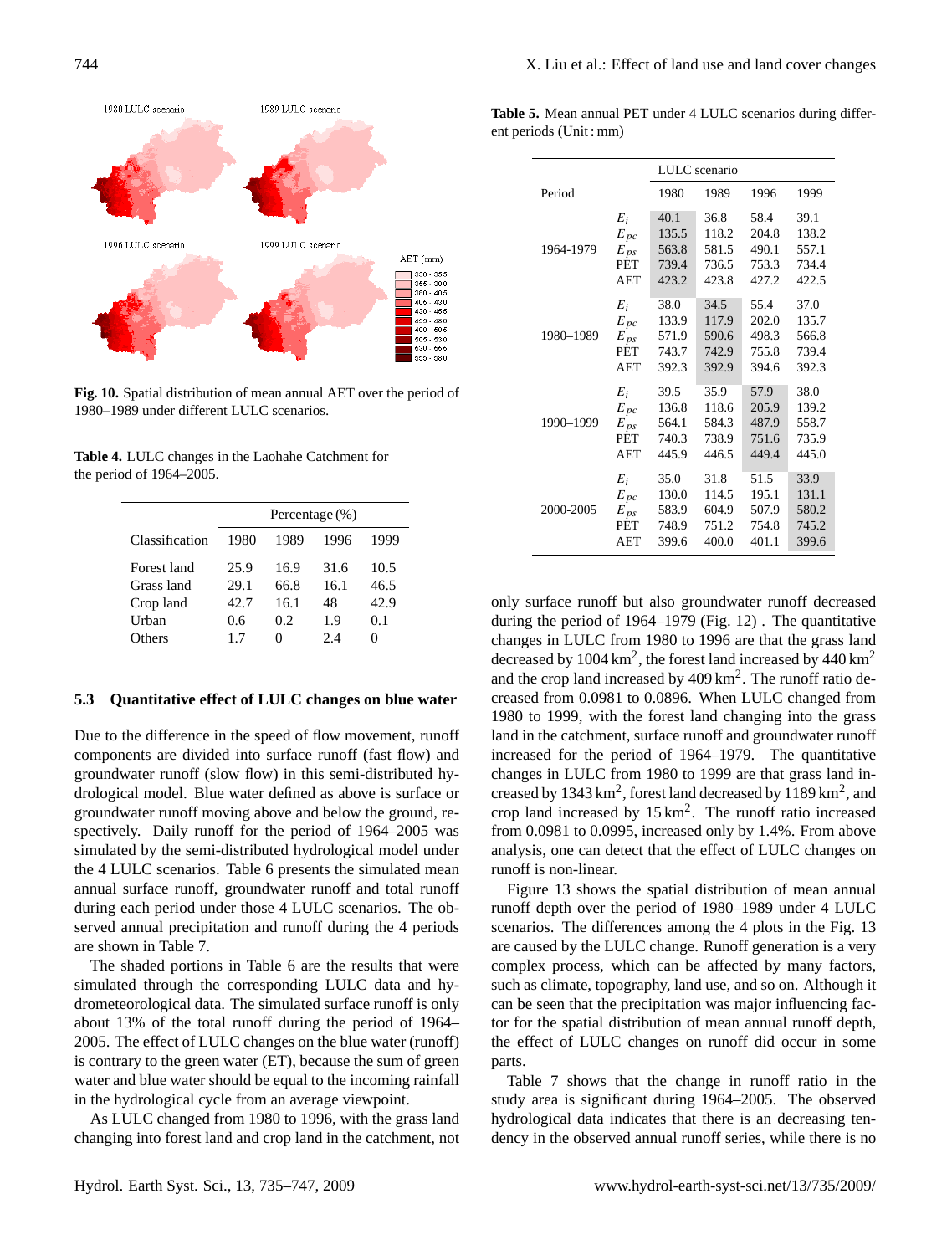|  |  |  |  |  | <b>Table 6.</b> Simulated mean annual runoff during each period under the 4 LULC scenarios. |  |  |  |  |
|--|--|--|--|--|---------------------------------------------------------------------------------------------|--|--|--|--|
|--|--|--|--|--|---------------------------------------------------------------------------------------------|--|--|--|--|

| Period    | Item                    | LULC scenario |        |        |        |  |
|-----------|-------------------------|---------------|--------|--------|--------|--|
|           |                         | 1980          | 1989   | 1996   | 1999   |  |
| 1964-1979 | Surface runoff (mm)     | 7.23          | 7.22   | 6.91   | 7.30   |  |
|           | Groundwater runoff (mm) | 37.86         | 37.22  | 34.25  | 38.41  |  |
|           | Total runoff (mm)       | 45.10         | 44.45  | 41.17  | 45.73  |  |
|           | Runoff ratio            | 0.0981        | 0.0967 | 0.0896 | 0.0995 |  |
| 1980-1989 | Surface runoff (mm)     | 3.98          | 3.95   | 3.69   | 4.05   |  |
|           | Groundwater runoff (mm) | 15.66         | 15.14  | 13.72  | 15.54  |  |
|           | Total runoff (mm)       | 19.64         | 19.10  | 17.41  | 19.60  |  |
|           | Runoff ratio            | 0.0473        | 0.0460 | 0.0419 | 0.0472 |  |
| 1990-1999 | Surface runoff (mm)     | 2.95          | 2.95   | 2.82   | 2.99   |  |
|           | Groundwater runoff (mm) | 46.78         | 46.18  | 43.30  | 47.60  |  |
|           | Total runoff (mm)       | 49.75         | 49.14  | 46.14  | 50.61  |  |
|           | Runoff ratio            | 0.1000        | 0.0987 | 0.0927 | 0.1017 |  |
| 2000-2005 | Surface runoff (mm)     | 0.78          | 0.78   | 0.76   | 0.79   |  |
|           | Groundwater runoff (mm) | 13.70         | 13.34  | 12.69  | 13.80  |  |
|           | Total runoff (mm)       | 14.49         | 14.13  | 13.45  | 14.59  |  |
|           | Runoff ratio            | 0.0342        | 0.0334 | 0.0318 | 0.0345 |  |
|           |                         |               |        |        |        |  |

**Table 7.** Annual mean precipitation and runoff during those 4 periods.

|                      | 1964-1979 | 1980-1989 | 1990-1999 | 2000-2005 |
|----------------------|-----------|-----------|-----------|-----------|
| Precipitation (mm)   | 459.7     | 408.3     | 497.5     | 423.2     |
| Observed Runoff (mm) | 44.96     | 19.17     | 44.61     | 9.78      |
| Runoff ratio         | 0.0978    | 0.0470    | 0.0897    | 0.0231    |

decreasing trend in the series of annual precipitation in the catchment during the period of 1964–2005. These two phenomena resulted in a decrease in the runoff ratio in the studied area during 1964–2005. Based on the long-term water balance equation  $R = P - E$ , the increased evaporation is the direct cause of runoff decrease. Water resources are mainly subjected to climatic circumstances and land surface characteristics. With the socioeconomic development, the amount of runoff is to some extent influenced by human activities, such as agricultural production, industrial development, and municipal construction, etc. Since 1949, the population, livestock, food production and GDP have increased tremendously in the Chifeng City which is the main city in the Laohahe Catchment (Fig. 14). The steep rise in food production and GDP occurred since 1978, because of the implementation of the policy of China's reform and opening to the world. All of these changes can cause the increase of surface water use and groundwater exploitation, especially, water is drawn from river channel for cropland irrigation, industrial production and municipal utilization within or out of the studied catchment. Besides these, the LULC changes could cause the change of the PET in the catchment, consequently affect the evaporation from the land surface to the atmosphere.



**Fig. 11.** Spatial distribution of mean annual precipitation over the period of 1980–1989

#### **6 Conclusions and suggestions**

The purpose of this study was to assess the quantitative effect of LULC changes on green water and blue water in the Laohahe Catchment using a semi-distributed hydrological model coupled with a two-source PET model. The observed daily hydrometeorological data from 1964 to 2005 was divided into 4 periods: 1964–1979, 1980–1989, 1990–1999, and 2000–2005. The LULC scenarios for those four periods were developed using the LULC data in 1980, 1989, 1996, and 1999, respectively. The variation of LULC in the Laohahe Catchment is complex from 1980 to 1999. The forest land decreased from 25.9% of the area in 1980 to 10.5% in 1999, however the forest land increase to 31.6% of the area in 1996.

Model calibration for those 4 periods using the corresponding hydrometeorological data and LULC data was initially carried out. The proportions of surface runoff and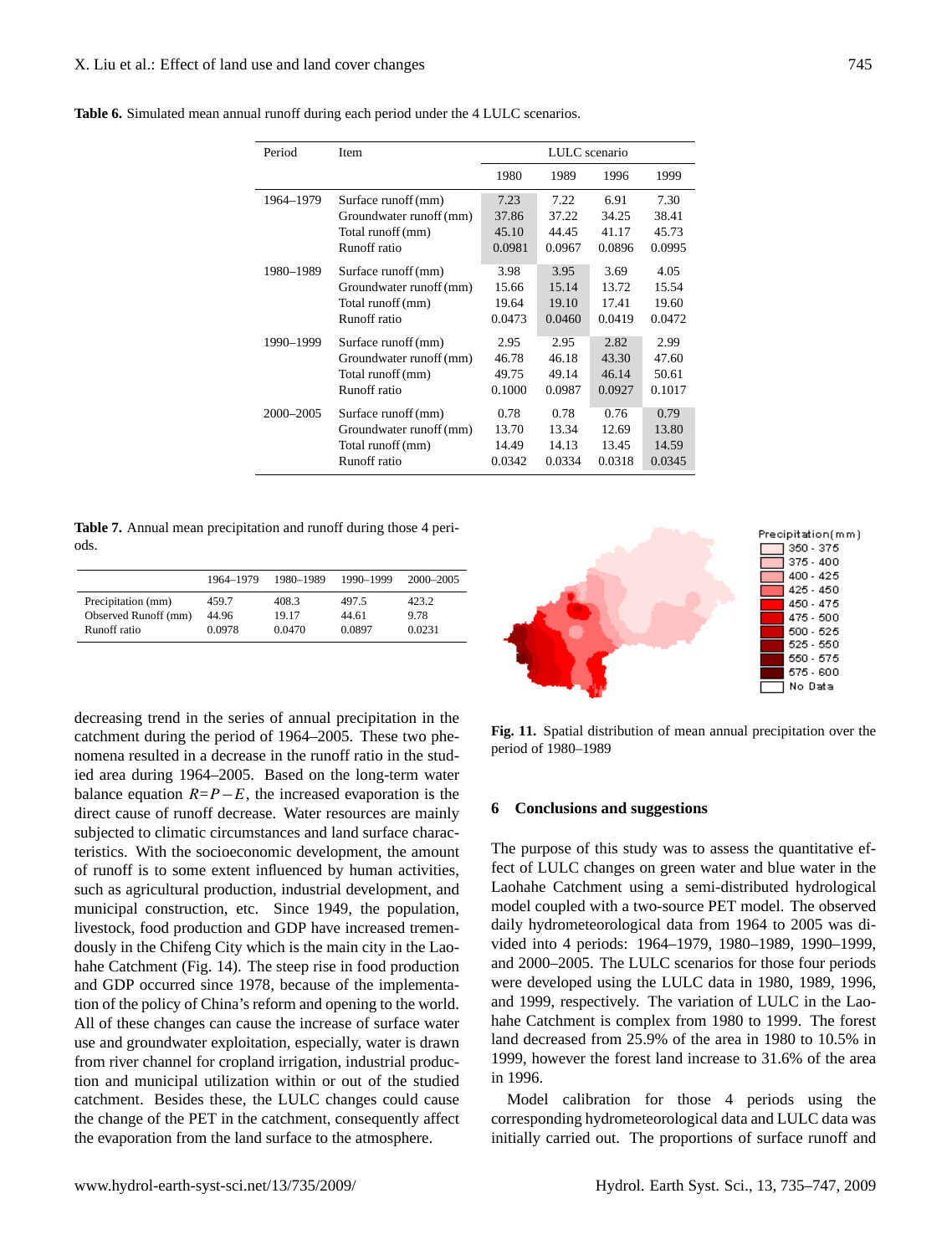

**Fig. 12. (a)** LULC changed from 1980 to 1996; **(b)** Simulated mean annual runoff during the period of 1964–1979 under the 1980 and 1996 LULC scenarios.



**Fig. 13.** Spatial distribution of mean annual runoff depth over the period of 1980–1989 under different LULC scenarios

groundwater runoff simulated indicated that the saturation runoff generation was dominant in the Laohahe Catchment. It is suggested that runoff generation mechanisms would be investigated in depth according to soil hydraulic parameters, if soils data within the catchment are available.

The annual interception evaporation, potential canopy transpiration, potential soil evaporation and AET during 4 periods under each LULC scenario show that the LULC



**Fig. 14.** Changes of population, livestock, GDP and food production in the Chifeng City during the period of 1949–2000.

change is the dominant factor for the change of PET between the periods of 1964–1979 and 1990–1999, and the change of grass land into forest land and crop land in the Laohahe Catchment caused the increment in annual interception evaporation and potential canopy transpiration, the reduction in annual potential soil evaporation, and the increment in mean annual PET and AET. When LULC changed from 1980 to 1996, the green water (ET) during the period of 1964–1979 was increased by 0.95%. The distribution map of mean annual PET over the Laohahe Catchment showed that the area with forest land can have a larger mean annual PET, and the area with the grass land can have a smaller mean annual PET. The spatial distributions of mean annual AET and runoff depth were mainly influenced by precipitation, however, the effect of LULC changes on AET and runoff does exist in some parts of the study catchment. The effect of LULC changes on the blue water (runoff) is contrary to that on the green water (ET). When LULC changed from 1980 to 1996, the blue water during the period of 1964–1979 was decreased by 8.71%.

In general, the change of LULC condition is not continuous, and is small in consecutive years. However, the change is quite large on a decadal basis. In this study, according to the availability of LULC data, four scenarios of LULC were selected for representing the vegetation cover over the studied area during four different periods. This presentation has error, to some extent. The analyses remarked above imply that four scenarios can represent the situation of LULC in the corresponding periods, respectively. Excluding the input data error, the model parameters equifinality problem, simplifications inherent in the model structure and mathematical descriptions of various processes could lead to the uncertainty of model results (Ott and Uhlenbrook, 2004). In order to obtain more accurate, reliable model results, more